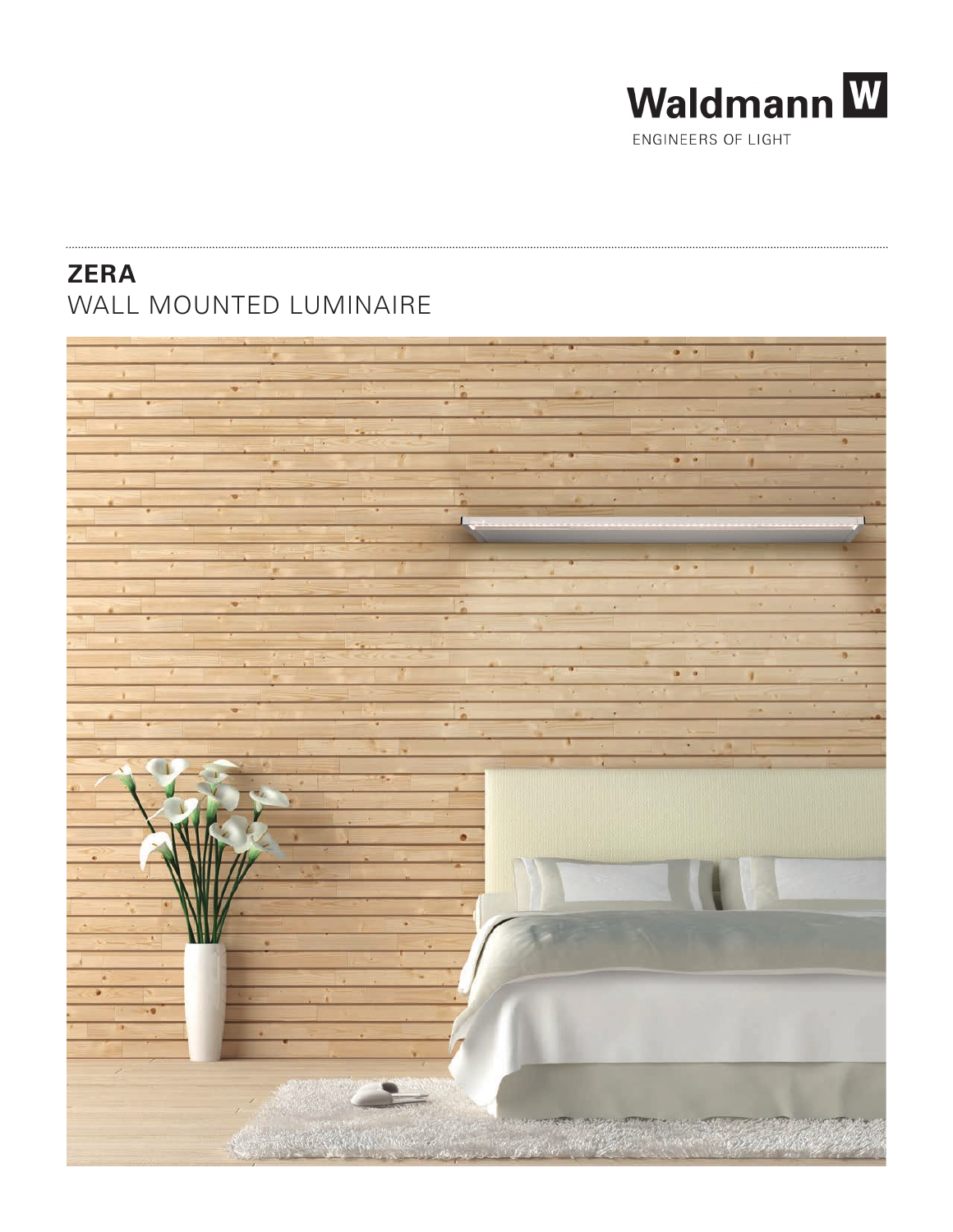# SLEEK, SMOOTH, SLIM SILHOUETTE.

Simple design. Elegant aura. Timeless beauty. ZERA bed light can only be described in words that bring grace and symmetry to mind. With the latest in LED technology, its sealed, selfcontained housing and with only the most durable components available, ZERA is a maintenance-free, functional lighting solution for medical facilities, senior residences, or any other public living or any care-giving environment.

The sandblasted, anodized aluminum housing and slim silhouette give ZERA its discreet yet elegant style. The simplistic design and smooth lines allow ZERA to blend in seamlessly with any décor.

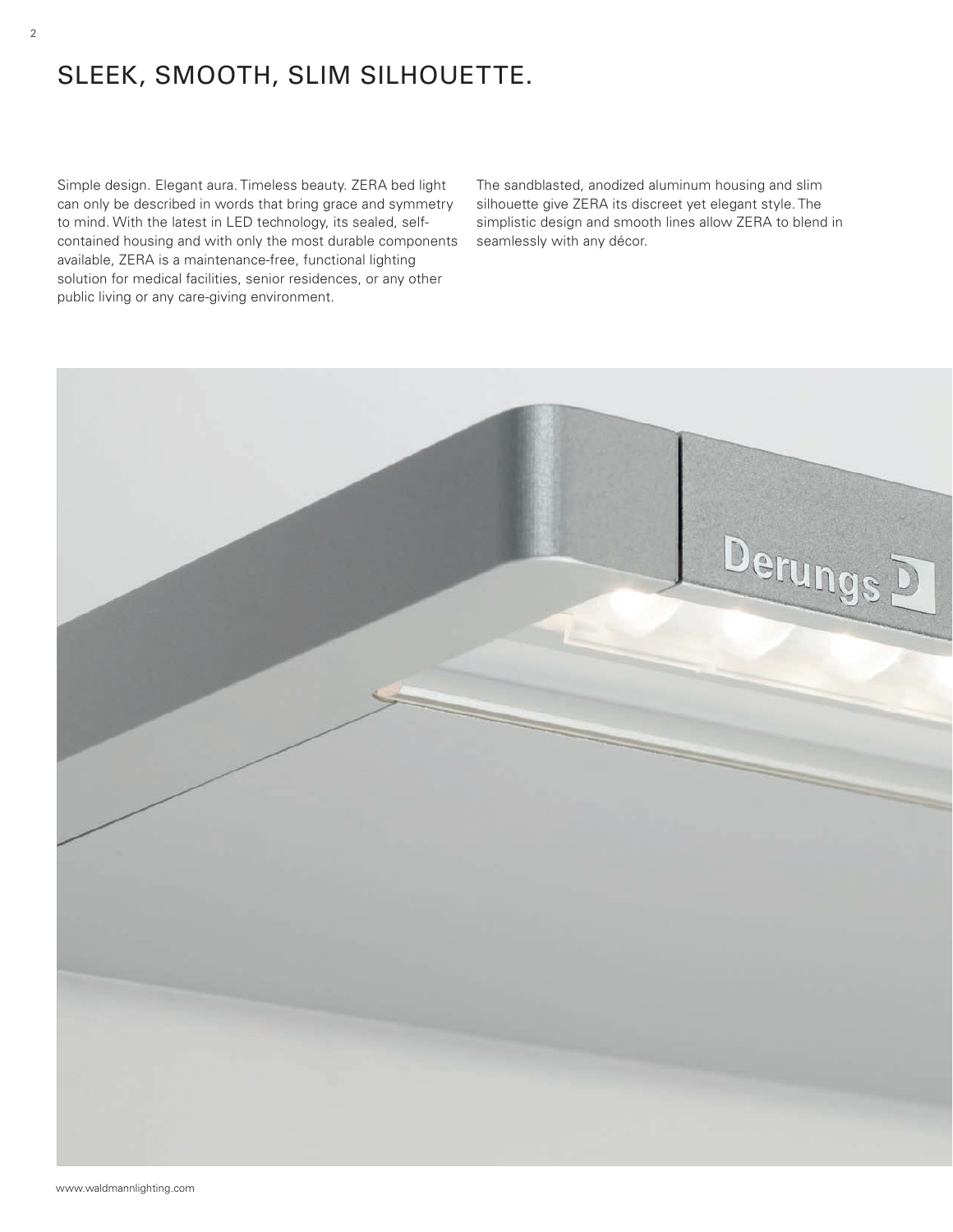# BEAUTIFUL, FUNCTIONAL, EASY TO MAINTAIN.

Much more than just an over-the-bed light, ZERA features three self-switchable lighting scenarios: comfortable ambient light (3000K) to softly illuminate the general environment; a brighter, more neutral (4000K) light source directed out to the bed area, ideal for healthcare professionals caring for patients in bed; and a glare-free reading light (2700K) aimed appropriately for the patient.

ZERA has a completely sealed design to protect from dust and other particles, yet offers easy access to electrical connections and components from the top of the luminaire. It was designed and tested in accordance with IEC 60598-2-25 for medical facilities and hospital use.

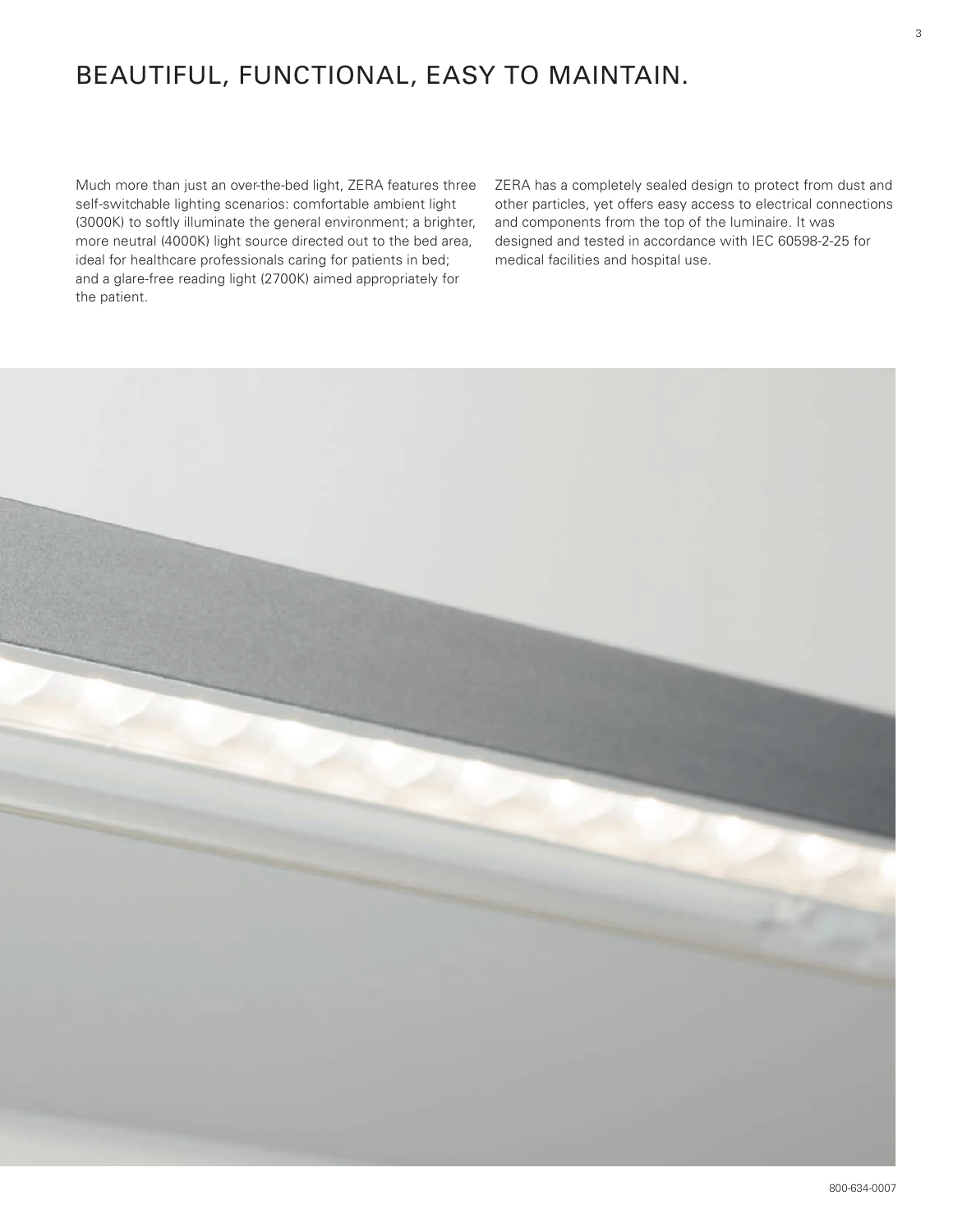# **FOR WELL-BEING.** IN NURSING AND RESIDENTIAL HOMES FOR THE ELDERLY.

4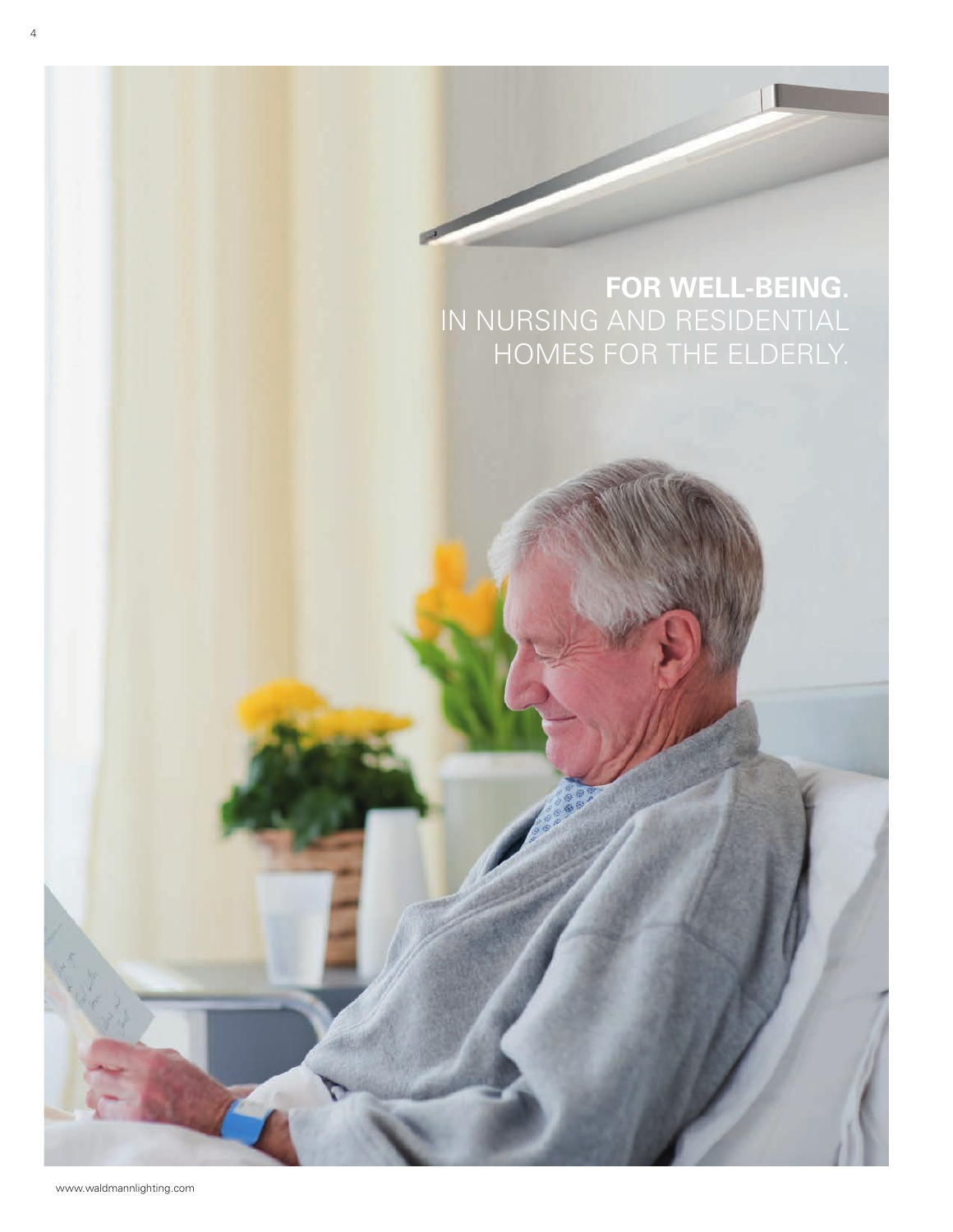## CONVALESCENCE AND CARE. HOSPITAL AND MEDICAL FACILITIES.

Lighting a hospital or rehab facility requires bringing several factors into consideration. Creating an environment of comfort and general well-being is beneficial to patients, staff and visitors. A patient's convalescence can be positively affected by pleasant and comfortable surroundings.

ZERA's glare-free, indirect lighting component bathes the room with warm, soothing light from the top of the luminaire. The innovative examination light is equipped with 4000K natural light and a color rendering of >80. Special optics provide an asymmetrical throw to direct the light where it is needed – along the length of the bed. Medical providers can easily care for their patients without sacrificing the ability to see clearly. Patients also benefit from the reading light – purposefully directed to where the patient can comfortably read or relax while in bed.

ZERA can be operated either on-site using available switches, from the nurse call station, or with the patient's bed call switch.



## RESIDENTIAL AND SENIOR CARE FACILITIES.



In facilities where an older demographic is living has its own set of criteria to meet. These residences have many of the same needs as in a hospital or convalescence facilities.

ZERA's warm indirect lighting creates a soothing, relaxing environment for residents' personal living area. And the way the reading light is designed is ideal for this scenario.

In addition, smart light management options such as Visual Timing Light (VTL), a bio-dynamic light management system that naturally improves the quality of sleep or rest, as well as an integral night light are also available options.

ZERA offers individual lighting scenarios using on/off or dimming via 0-10V control. An optional LVC can be incorporated for nurse call systems or pillow switch interface.

\*Optional VTL using DALI interfacing.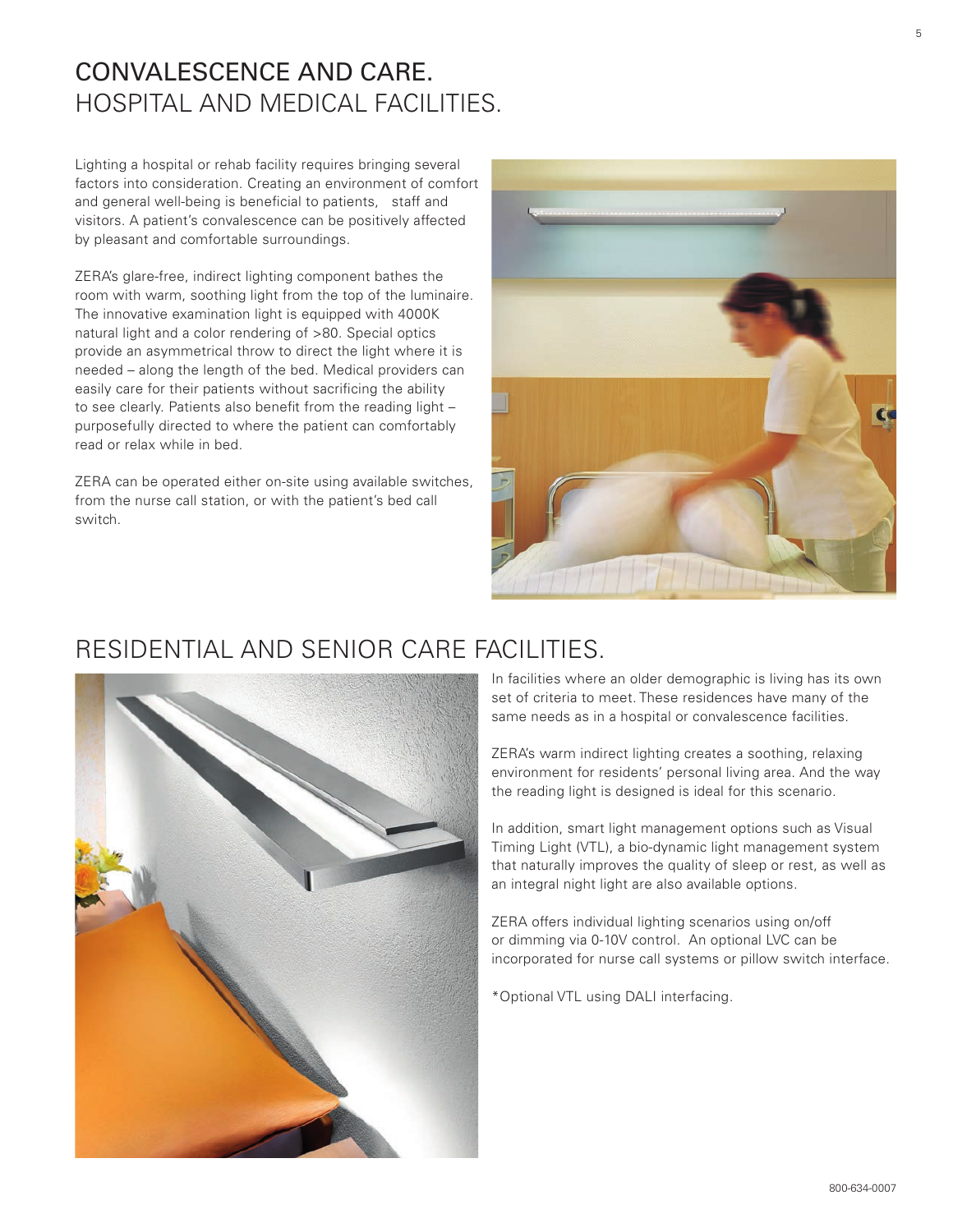# EXAM QUALITY ILLUMINANCE FROM A BED LIGHT

While developing technical specifications for ZERA, designers placed modularity and functionality at the forefront. How can one light fixture be so useful in so many situations?

ZERA has three separate or jointly switchable light scenarios. The two basic models with various configuration packages meet individual needs. The best examination conditions are provided by the examination light, which is determined by the size of the bed, and which offers either 300 lux at the end of the bed or 1000 lux in the examination area.



The innovative free-form optic enables a clearly defined, homogeneous



Ambient light

- warm white light 3000K
- positive spatial perception
- indirect light orientation
- glare-free





Examination light

- neutral white light 4000K
- color rendering CRI > 90
- asymmetrical light orientation
- glare-free





Reading light

- warm white light 2700K
- age appropriate illumination intensity
- asymmetrical light orientation
- glare-free

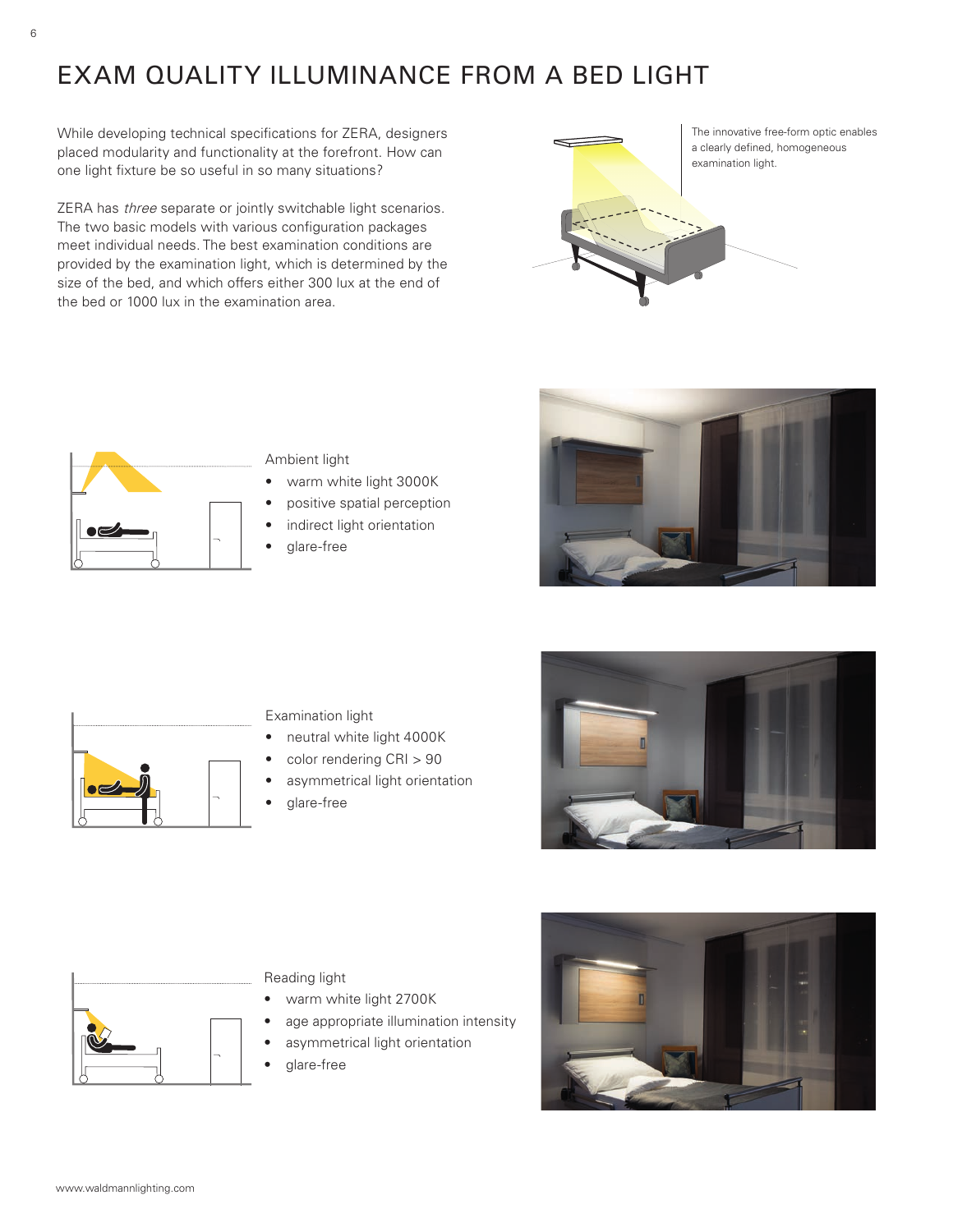# ZERA TECHNICAL DATA







Measurements in millimeters



View from below

View from above



Photometric data -10% / +20% tolerance

| ORDERING INFORMATION |                           |              |            |          |                |
|----------------------|---------------------------|--------------|------------|----------|----------------|
| <b>Mounting Type</b> | <b>Dimensions</b>         | Night Light* | <b>LVC</b> | Voltage  | <b>Part No</b> |
| Wall Mount           | $41" \times 9" \times 1"$ | no           | no         | 120-277V | D15751001      |
| Wall Mount           | $41" \times 9" \times 1"$ | no           | yes        | 120-277V | D15751002      |
| Wall Mount           | $41" \times 9" \times 1"$ | no           | dimming    | 120-277V | D15751003      |